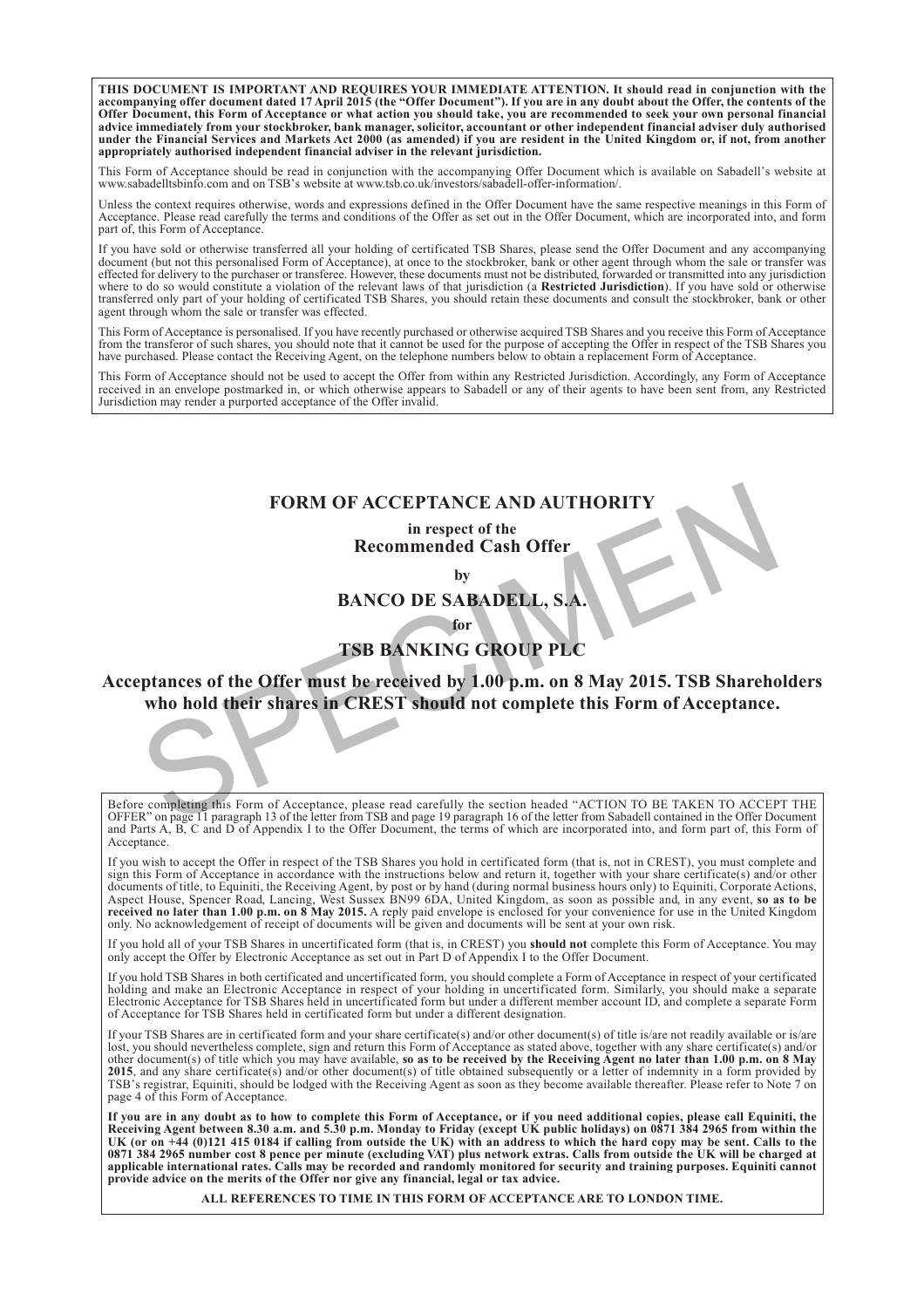### **HOW TO COMPLETE THIS FORM**

The provisions of Part A, Part B, Part C and Part D of Appendix 1 to the Offer Document are incorporated into, and form part of, this Form of Acceptance. If you hold all of your TSB Shares in uncertificated form (that is, in CREST) you should not complete this Form of Acceptance. You may only accept the Offer by Electronic Acceptance as set out in Part D of Appendix I to the Offer Document.



**2**

### **TO ACCEPT THE OFFER**

To accept the Offer, insert in Box 1 the total number of TSB Shares in certificated form in respect of which you wish to accept the Offer. You must then sign Box 2A (if you are an individual) or 2B (if you are signing on behalf of a company) which will constitute your acceptance of the Offer. If appropriate, complete Box 3, Box 4A and/or Box 4B.

If no number, or a number greater than your entire holding of TSB Shares in certificated form is inserted in Box 1 and you have signed Box 2A or 2B (as applicable), you will be deemed to have accepted the Offer in respect of your entire holding of certificated TSB Shares.

Please also insert your daytime telephone number in Box 1, for use in the event of a query.

**Complete here** 

### **SIGNATURE(S)**

If you are an individual, you must sign Box 2A in the presence of a witness who must also sign Box 2A where indicated. In the case of a joint holding, arrange for all other joint holders to do likewise. The witness must be over 18 years of age, must not be one of the joint holders and must not be your spouse or civil partner or member of your immediate family. The same witness may witness the signatures of all of the joint holders.

If this Form of Acceptance is signed under a power of attorney, the executed power of attorney (or a certified copy) must be lodged together with this Form of Acceptance. Please refer to Note 5 on page 4 of this Form of Acceptance.

If you are a company, you must execute Box 2B. A company may either execute under seal, the seal being affixed and witnessed in accordance with the company's articles of association or other regulations, or if applicable in accordance with section 44(2) of the Companies Act. A body corporate incorporated outside England, Wales or Northern Ireland should execute this Form of Acceptance in accordance with the laws of the territory in which the body corporate is incorporated or otherwise in accordance with the provisions of the Overseas Companies (Execution of Documents and Registration of Charges) Regulations 2009 of the United Kingdom. must not be one of the joint holders and accordance with section 44(2) of the **Please remember to enclose your member of the plant of the content of the content of the member of your immediate family. incorporated outside** 

If you sign Box 2A or 2B without putting "NO" in Box 3, you are deemed to have represented and warranted in the terms of paragraph (c) of Part C of Appendix I to the Offer Document.

**Please remember to enclose your share certificate(s) and/or other document(s) of title (if available) when returning this Form of Acceptance.**

**Sign here** 

### **RESTRICTED JURISDICTIONS**

If you are UNABLE to give the representations and warranties set out in paragraph (c) of Part C of Appendix I to the Offer Document, you must put "NO" in Box 3. If you put "NO" in Box 3, then unless Sabadell exercises the right to

treat your acceptance as valid, you will be deemed not to have validly accepted the Offer. If you do not put "NO" in Box

3, you will be deemed to have given such representations and warranties.

**Complete here** 

# **4**

**3**

### **CHANGE/CORRECTION OF ADDRESS/ALTERNATIVE ADDRESS**

If you wish to notify TSB's registrar and the Receiving Agent of a change of address, or if your details set out at the top of page 3 are incorrect or no details are shown, complete Box 4A in BLOCK CAPITALS with your new or correct address. If you wish the Offer consideration to be sent by the Receiving Agent to someone other than the sole or first named registered holder at the address set out at the top of page 3,

complete Box 4B in BLOCK CAPITALS with your new address or the name and address of the person or agent (e.g. your bank or stockbroker) to whom you wish the Offer consideration to be sent (the address must not be in any Restricted Jurisdiction).

Box 4B must be completed by shareholders with registered addresses in any Restricted Jurisdiction. It is the responsibility of any overseas responsibility of any overseas shareholder to satisfy himself as to the full observance of the laws and regulatory requirements of the relevant jurisdiction in connection with the Offer.

**Complete here**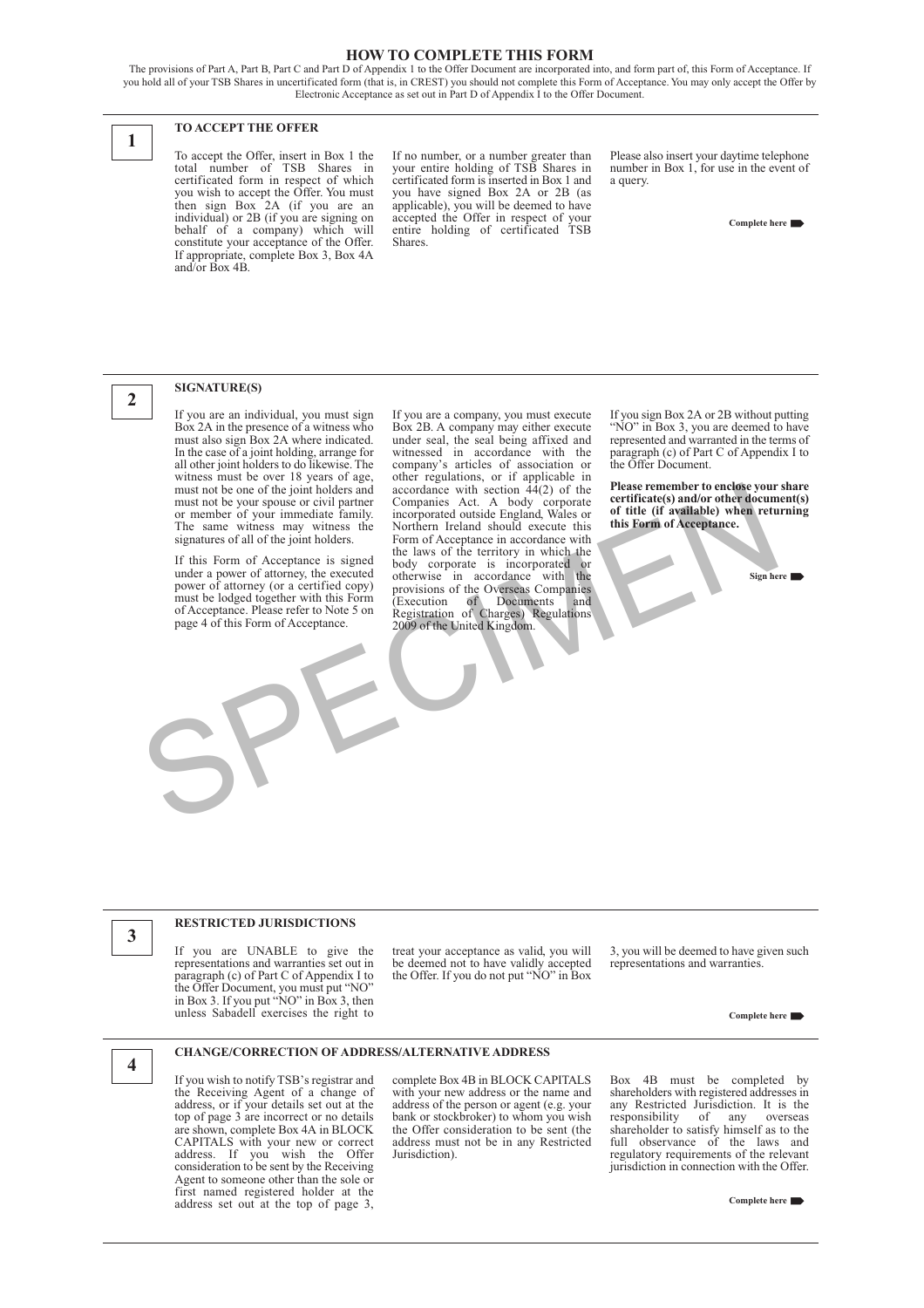## **PLEASE COMPLETE IN BLOCK CAPITALS**

| 1                                                                                                                                                                                                                                                                                                                                                                                                    | <b>TO ACCEPT THE OFFER</b> Insert in Box 1 the total number of TSB<br>Shares in certificated form in respect of which you wish to accept the Offer.                                                                                                                                                                                              |                                                      |                                                                                                                                     |                             | For your information only, this is the number of TSB Shares in                        |                        |        |  |
|------------------------------------------------------------------------------------------------------------------------------------------------------------------------------------------------------------------------------------------------------------------------------------------------------------------------------------------------------------------------------------------------------|--------------------------------------------------------------------------------------------------------------------------------------------------------------------------------------------------------------------------------------------------------------------------------------------------------------------------------------------------|------------------------------------------------------|-------------------------------------------------------------------------------------------------------------------------------------|-----------------------------|---------------------------------------------------------------------------------------|------------------------|--------|--|
|                                                                                                                                                                                                                                                                                                                                                                                                      |                                                                                                                                                                                                                                                                                                                                                  |                                                      |                                                                                                                                     |                             | certificated form held by you as at 15 April 2015                                     |                        |        |  |
| <b>Registered Shareholder Details</b>                                                                                                                                                                                                                                                                                                                                                                |                                                                                                                                                                                                                                                                                                                                                  |                                                      |                                                                                                                                     |                             | Box 1<br>Number of certificated TSB Shares for which you wish to<br>accept the Offer  |                        |        |  |
|                                                                                                                                                                                                                                                                                                                                                                                                      |                                                                                                                                                                                                                                                                                                                                                  |                                                      |                                                                                                                                     |                             |                                                                                       |                        |        |  |
|                                                                                                                                                                                                                                                                                                                                                                                                      |                                                                                                                                                                                                                                                                                                                                                  |                                                      |                                                                                                                                     |                             | Please insert your daytime telephone number, for use in the event of a query          |                        |        |  |
|                                                                                                                                                                                                                                                                                                                                                                                                      |                                                                                                                                                                                                                                                                                                                                                  |                                                      |                                                                                                                                     |                             |                                                                                       |                        |        |  |
|                                                                                                                                                                                                                                                                                                                                                                                                      |                                                                                                                                                                                                                                                                                                                                                  |                                                      |                                                                                                                                     |                             |                                                                                       |                        |        |  |
|                                                                                                                                                                                                                                                                                                                                                                                                      |                                                                                                                                                                                                                                                                                                                                                  |                                                      |                                                                                                                                     |                             |                                                                                       |                        |        |  |
|                                                                                                                                                                                                                                                                                                                                                                                                      |                                                                                                                                                                                                                                                                                                                                                  |                                                      |                                                                                                                                     |                             |                                                                                       |                        |        |  |
|                                                                                                                                                                                                                                                                                                                                                                                                      |                                                                                                                                                                                                                                                                                                                                                  |                                                      |                                                                                                                                     |                             |                                                                                       |                        |        |  |
|                                                                                                                                                                                                                                                                                                                                                                                                      | <b>SIGNATURE(S)</b>                                                                                                                                                                                                                                                                                                                              |                                                      |                                                                                                                                     |                             |                                                                                       |                        |        |  |
| 2A                                                                                                                                                                                                                                                                                                                                                                                                   |                                                                                                                                                                                                                                                                                                                                                  | By individual(s), signed and delivered as a deed by: |                                                                                                                                     |                             |                                                                                       |                        | Box 2A |  |
|                                                                                                                                                                                                                                                                                                                                                                                                      |                                                                                                                                                                                                                                                                                                                                                  |                                                      |                                                                                                                                     |                             |                                                                                       |                        |        |  |
|                                                                                                                                                                                                                                                                                                                                                                                                      | <b>Holder One Signature</b><br>Date                                                                                                                                                                                                                                                                                                              |                                                      |                                                                                                                                     | <b>Signature of Witness</b> |                                                                                       | <b>Name of Witness</b> |        |  |
|                                                                                                                                                                                                                                                                                                                                                                                                      | <b>Holder Two Signature</b>                                                                                                                                                                                                                                                                                                                      |                                                      | Date                                                                                                                                | <b>Signature of Witness</b> |                                                                                       | <b>Name of Witness</b> |        |  |
|                                                                                                                                                                                                                                                                                                                                                                                                      |                                                                                                                                                                                                                                                                                                                                                  |                                                      |                                                                                                                                     |                             |                                                                                       |                        |        |  |
|                                                                                                                                                                                                                                                                                                                                                                                                      | <b>Holder Three Signature</b><br>Date                                                                                                                                                                                                                                                                                                            |                                                      | <b>Signature of Witness</b>                                                                                                         |                             | <b>Name of Witness</b>                                                                |                        |        |  |
|                                                                                                                                                                                                                                                                                                                                                                                                      |                                                                                                                                                                                                                                                                                                                                                  |                                                      |                                                                                                                                     | <b>Signature of Witness</b> |                                                                                       | <b>Name of Witness</b> |        |  |
|                                                                                                                                                                                                                                                                                                                                                                                                      | <b>Holder Four Signature</b><br>Date                                                                                                                                                                                                                                                                                                             |                                                      |                                                                                                                                     |                             |                                                                                       |                        |        |  |
|                                                                                                                                                                                                                                                                                                                                                                                                      |                                                                                                                                                                                                                                                                                                                                                  |                                                      |                                                                                                                                     |                             |                                                                                       |                        |        |  |
| Note: All TSB Shareholders who are individuals should sign and date this Form of Acceptance in the presence of a witness who should also sign above in accordance with the instructions set out on<br>Page 2 of this Form of Acceptance. The witness must be over 18 years of age and must not be one of the joint holders. The same witness may witness the signatures of all of the joint holders. |                                                                                                                                                                                                                                                                                                                                                  |                                                      |                                                                                                                                     |                             |                                                                                       |                        |        |  |
| PLEASE REMEMBER TO ENCLOSE YOUR SHARE CERTIFICATE(S) AND/OR OTHER DOCUMENT(S) OF TITLE (IF AVAILABLE).                                                                                                                                                                                                                                                                                               |                                                                                                                                                                                                                                                                                                                                                  |                                                      |                                                                                                                                     |                             |                                                                                       |                        |        |  |
| By a company, executed and delivered as a deed:<br>2B                                                                                                                                                                                                                                                                                                                                                |                                                                                                                                                                                                                                                                                                                                                  |                                                      |                                                                                                                                     |                             |                                                                                       |                        |        |  |
|                                                                                                                                                                                                                                                                                                                                                                                                      |                                                                                                                                                                                                                                                                                                                                                  |                                                      |                                                                                                                                     |                             |                                                                                       |                        |        |  |
|                                                                                                                                                                                                                                                                                                                                                                                                      | Name of Company                                                                                                                                                                                                                                                                                                                                  |                                                      |                                                                                                                                     |                             |                                                                                       |                        |        |  |
|                                                                                                                                                                                                                                                                                                                                                                                                      |                                                                                                                                                                                                                                                                                                                                                  |                                                      |                                                                                                                                     |                             |                                                                                       |                        |        |  |
|                                                                                                                                                                                                                                                                                                                                                                                                      | <b>Name of Director</b><br><b>Signature</b>                                                                                                                                                                                                                                                                                                      |                                                      |                                                                                                                                     | Date                        | Affix company seal<br>here                                                            |                        |        |  |
|                                                                                                                                                                                                                                                                                                                                                                                                      | Name of Director/Secretary<br>Signature                                                                                                                                                                                                                                                                                                          |                                                      |                                                                                                                                     | Date                        |                                                                                       |                        |        |  |
|                                                                                                                                                                                                                                                                                                                                                                                                      | <b>Name of Witness</b><br>Signature                                                                                                                                                                                                                                                                                                              |                                                      |                                                                                                                                     | Date                        | <b>Address of Witness</b>                                                             |                        |        |  |
|                                                                                                                                                                                                                                                                                                                                                                                                      |                                                                                                                                                                                                                                                                                                                                                  |                                                      |                                                                                                                                     |                             |                                                                                       |                        |        |  |
|                                                                                                                                                                                                                                                                                                                                                                                                      |                                                                                                                                                                                                                                                                                                                                                  |                                                      |                                                                                                                                     |                             |                                                                                       |                        |        |  |
| Note: For companies incorporated in England, Wales or Northern Ireland, witness attestation is only required if the document is being executed by one director in accordance with section 44 of the Companies Act.<br>PLEASE REMEMBER TO ENCLOSE YOUR SHARE CERTIFICATE(S) AND/OR OTHER DOCUMENT(S) OF TITLE (IF AVAILABLE).                                                                         |                                                                                                                                                                                                                                                                                                                                                  |                                                      |                                                                                                                                     |                             |                                                                                       |                        |        |  |
|                                                                                                                                                                                                                                                                                                                                                                                                      |                                                                                                                                                                                                                                                                                                                                                  | <b>RESTRICTED JURISDICTIONS</b>                      |                                                                                                                                     |                             |                                                                                       |                        | Box 3  |  |
| 3                                                                                                                                                                                                                                                                                                                                                                                                    |                                                                                                                                                                                                                                                                                                                                                  |                                                      | Only complete this Box 3 by inserting "NO" if you are UNABLE to give the representations and warranties set out in paragraph (c) of |                             |                                                                                       |                        |        |  |
|                                                                                                                                                                                                                                                                                                                                                                                                      |                                                                                                                                                                                                                                                                                                                                                  | Part C of Appendix I to the Offer Document.          |                                                                                                                                     |                             |                                                                                       |                        |        |  |
|                                                                                                                                                                                                                                                                                                                                                                                                      |                                                                                                                                                                                                                                                                                                                                                  |                                                      |                                                                                                                                     |                             |                                                                                       |                        |        |  |
|                                                                                                                                                                                                                                                                                                                                                                                                      |                                                                                                                                                                                                                                                                                                                                                  |                                                      |                                                                                                                                     |                             |                                                                                       |                        |        |  |
|                                                                                                                                                                                                                                                                                                                                                                                                      |                                                                                                                                                                                                                                                                                                                                                  |                                                      |                                                                                                                                     |                             |                                                                                       |                        |        |  |
| 4                                                                                                                                                                                                                                                                                                                                                                                                    | <b>CHANGE / CORRECTION OF ADDRESS / ALTERNATIVE ADDRESS</b><br>If you are advising a change or correction of address, please complete your details under Box 4A below.<br>If you would like the Offer consideration to be sent to an alternative address to that shown at the top of this page, please complete your details under Box 4B below. |                                                      |                                                                                                                                     |                             |                                                                                       |                        |        |  |
|                                                                                                                                                                                                                                                                                                                                                                                                      | <b>Box 4A - CHANGE/CORRECTION OF ADDRESS</b><br><b>Box 4B - ALTERNATIVE ADDRESS</b><br>New/correct address (to be written in BLOCK CAPITALS)<br>Address to which consideration should be sent (which must be outside any                                                                                                                         |                                                      |                                                                                                                                     |                             |                                                                                       |                        |        |  |
|                                                                                                                                                                                                                                                                                                                                                                                                      |                                                                                                                                                                                                                                                                                                                                                  |                                                      | <b>BLOCK CAPITALS)</b>                                                                                                              |                             | Restricted Jurisdiction), if not as set out at the top of this page (to be written in |                        |        |  |
|                                                                                                                                                                                                                                                                                                                                                                                                      | Name                                                                                                                                                                                                                                                                                                                                             |                                                      |                                                                                                                                     | Name                        |                                                                                       |                        |        |  |
|                                                                                                                                                                                                                                                                                                                                                                                                      | <b>Address</b>                                                                                                                                                                                                                                                                                                                                   |                                                      |                                                                                                                                     | <b>Address</b>              |                                                                                       |                        |        |  |
|                                                                                                                                                                                                                                                                                                                                                                                                      |                                                                                                                                                                                                                                                                                                                                                  |                                                      |                                                                                                                                     |                             |                                                                                       |                        |        |  |
|                                                                                                                                                                                                                                                                                                                                                                                                      |                                                                                                                                                                                                                                                                                                                                                  |                                                      |                                                                                                                                     |                             |                                                                                       |                        |        |  |

**Postcode Postcode**